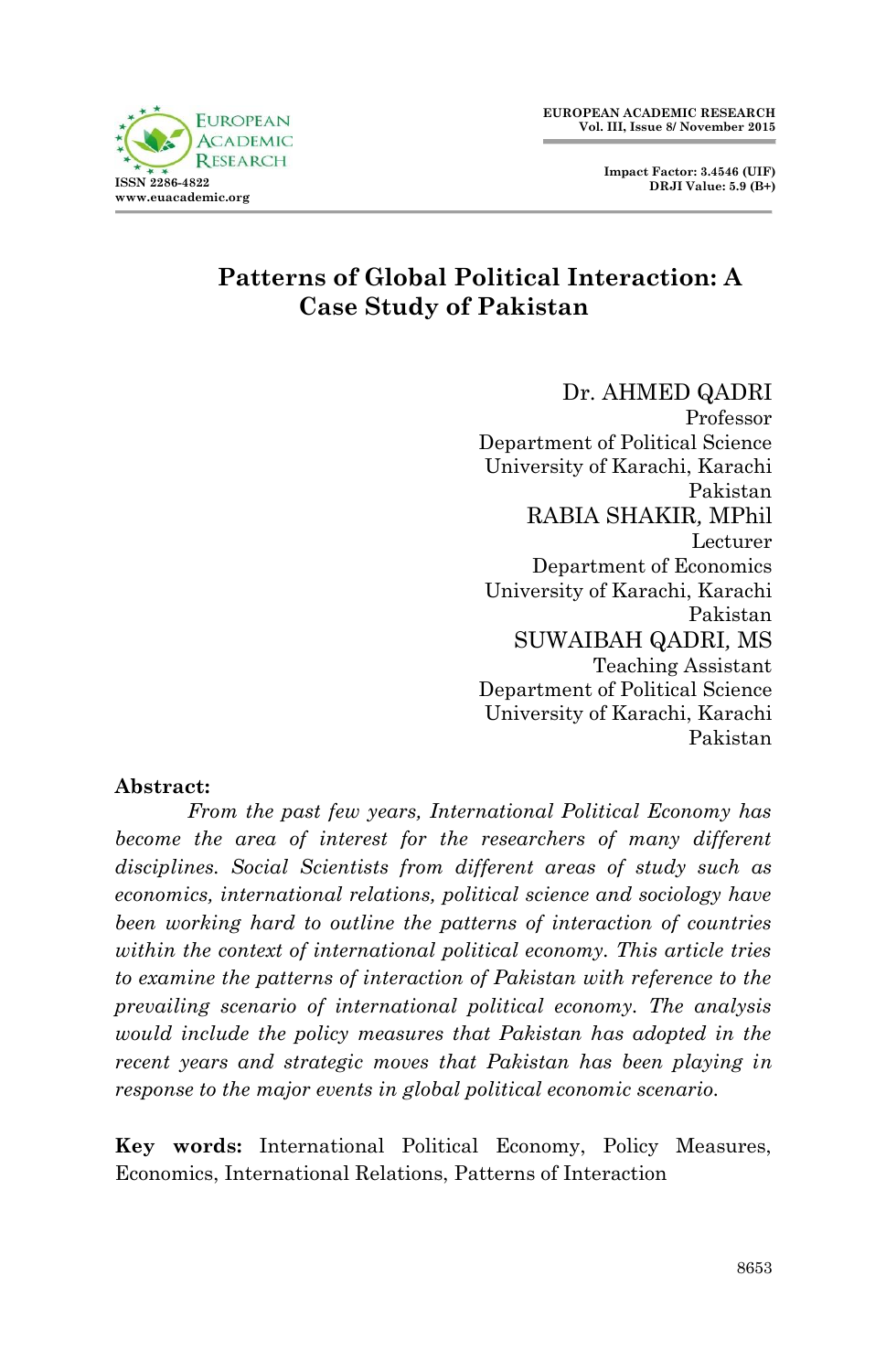Ahmed Qadri, Rabia Shakir, Suwaibah Qadri*-* **Patterns of Global Political Interaction: A Case Study of Pakistan**

#### **1. INTRODUCTION**

Global or International political economy is a swiftly growing field of social sciences that attempts to study and understand the prevailing global problems using a combination of interrelated theoretical perspectives and highly progressive usage of analytical tools (Cohn, 2012). "Creative destruction" is the base process which the study of global political economy utilizes and was first formulated by Joseph Schumpeter (Gilpin, 2011). Study of GPE has gained pace because fields in economics and politics have broken away into different emerging fields of study. This has been also true in general for subjects in social sciences. The nature of these problems has been such that to understand them one requires a greater understanding of the co-relation between these interdisciplinary points of views. Global Political economy problems in research are positioned in such a manner that they would actually break the subject boundaries and as a result, would have a view outside the conventional realm (O"Hara, 2006).

The problems in this subject are varying at the same time inter-related. The traditional set of global political economy problems focus on international trade, international finance, hegemony and the science of multinationals (Ravenhill, 2014). This problem set in the recent years have been expanded as scholars have tended to develop a new global political economy that is narrowly focused on the problems of state nations and which doesn't solely focus on issues of economic policy. The development of a newer research paradigm under the umbrella of Global Political Economy is under process which would trend the conceivable limits of International Economics and politics (Beck, 2005).

The current state of the world affairs makes it difficult for the world to survive without a global political economy. Since economies have increased their openness to the outside world and their mutual interaction is of utmost important, as it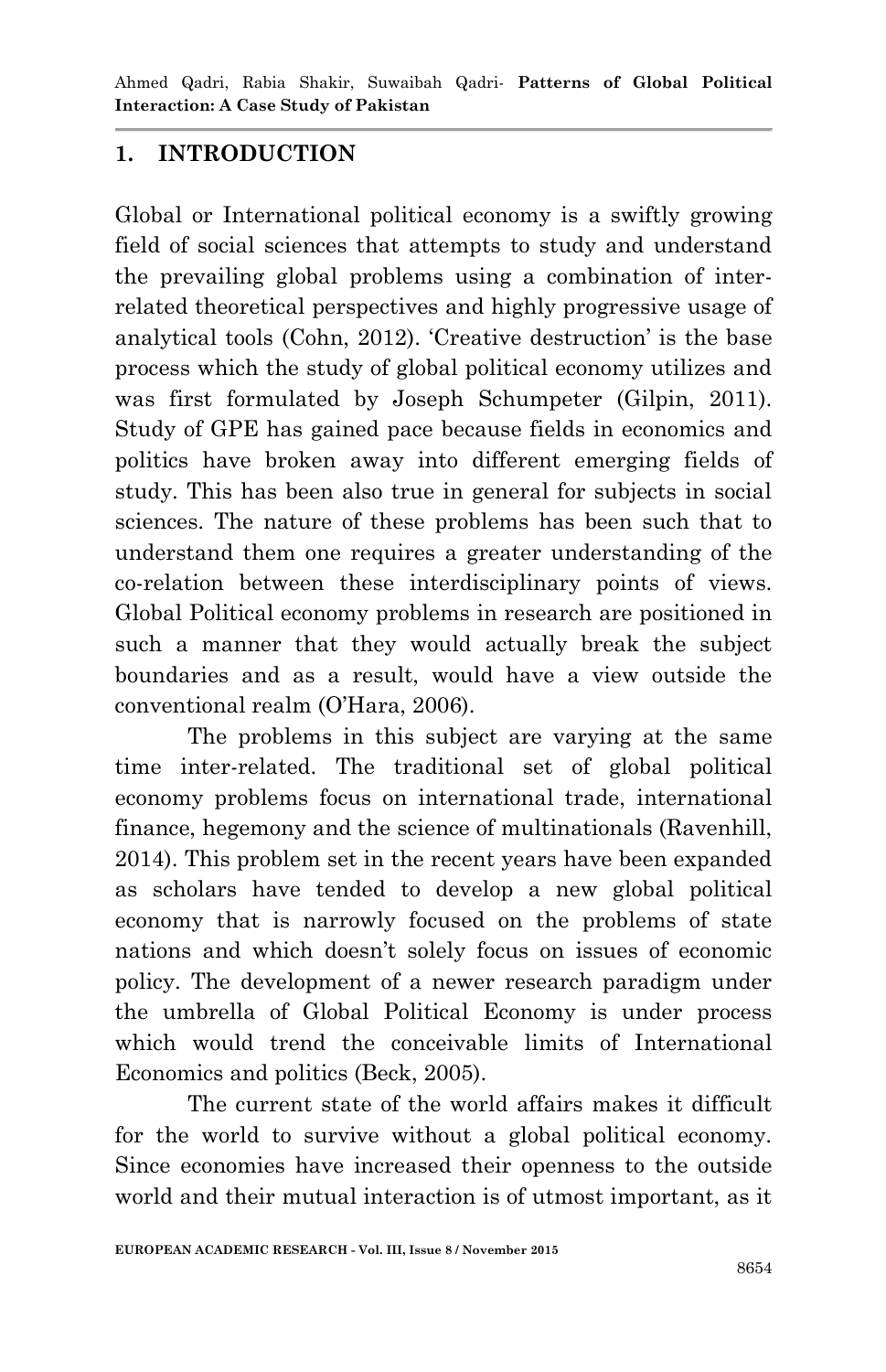is the headwork for applied policy analysis and the theoretical research in the subject. A nation may take a political measure that can affect money flow and international trade which can then disturb the global equilibrium in which new entrepreneurs are inducted and political choices are made (Levy, 2005). Without taking these important effects and influences into account, one cannot consider important questions of international politics or international economics.

The alarming fact is that many nationalist economists are still ignoring the importance of this new field of study. Economists, by default, are only interested in their state economics yet political scientists are only interested in the policies for their allocated geographical territories. The seemingly missing point here is the interactive nature of association between different states and markets that are a characteristic of political economy (O"Brien & Williams, 2013). This wall was very formidable during the 2nd World war and pre – era to it. Only during the Cold War, the importance of global political economy emerged. However, there were some notable exceptions such as the economists like Kindleberger and Waltzes who attempted to integrate economies even during the Cold War (Kindleberger, 2005).

This study shall be done with the purpose to analyze Pakistani policies within the context of changing global political economy scenario. The study would encompass how and what the economy is doing in terms of policy to align with the global political economy.

## **2. LITERATURE REVIEW**

Since this is an emerging field, therefore, very less work has been done in Pakistan over this. However, a lot of work in this respect has been done in other countries. Research that has been done in Pakistan has been limited to foreign aid (Hegemony) and financial crisis (Globalization).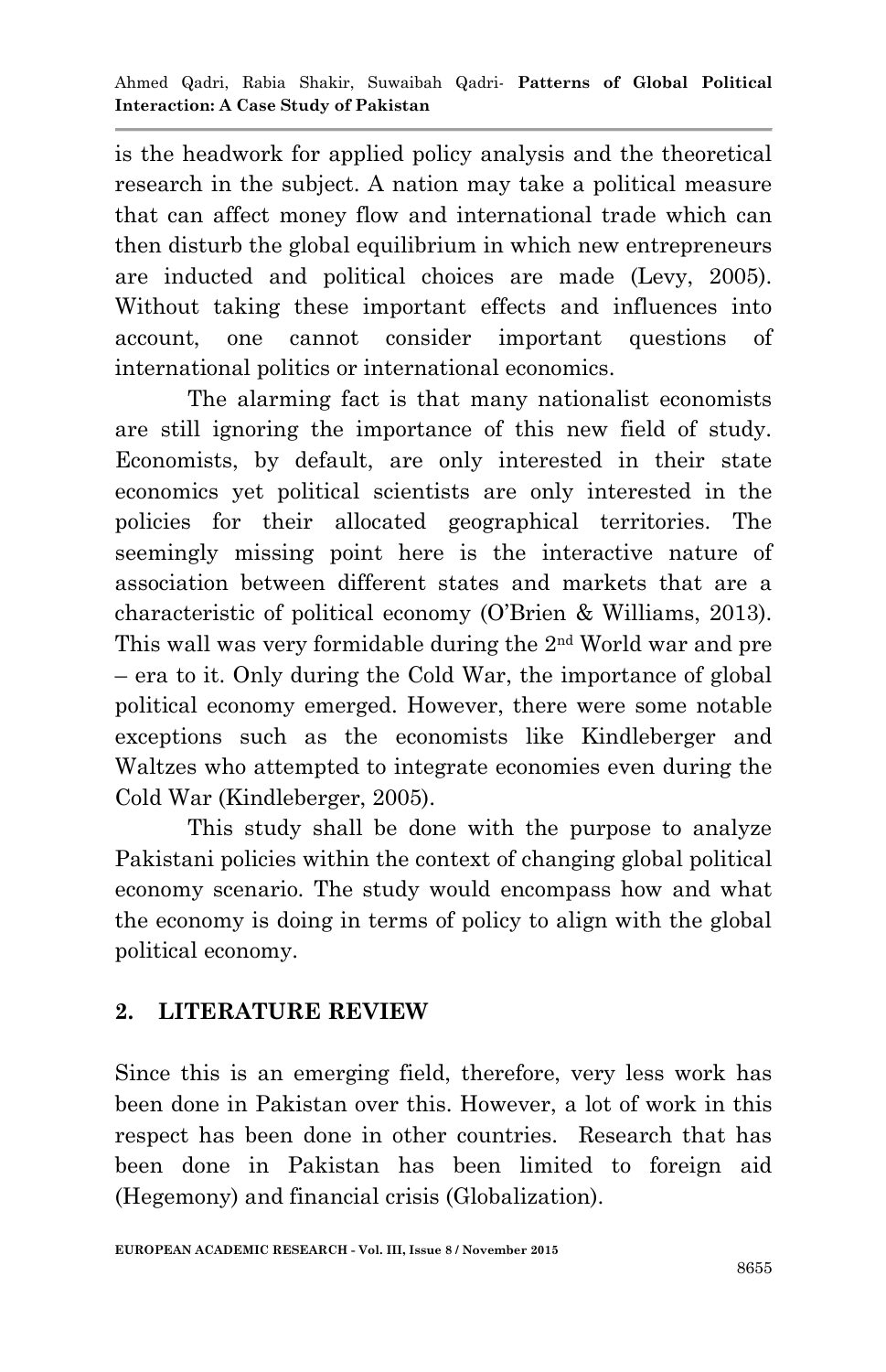Anwar & Michaelowa (2006) has studied in – depth how the political economy of financial institutions lending to Pakistan has evolved in the recent past and how they will affect the policy making in Pakistan. In his research, he has also studied that which institutions are interested in lending money to bureaucratic institutions and which aren't.

Iqbal & Zahid (1998) in their research has looked into how Pakistan as a political economy is evolving and what are the political and economic factors that are stopping its growth as a political economy. They have also studied the external factors which are stopping this growth. According to the researchers, corruption has been the main source which has stopped Pakistan from playing its active role in the global political economy.

Enders & Sandler (2005) in their work have described the importance of Pakistan with reference to political economy of terrorism. Pakistan has had indirect involvements in most of the terrorist activities conducted against US. However, the alliance of Pakistan with NATO Forces and the bold step of authorities to curb down the pressure groups helped Pakistan to reinstate on its previous position in the Global Political Economy.

Anwar & Michaelowa (2006) in their study try to examine the politico-economic reasons behind the aids extended by the United States to Pakistan. Using the approach outlined by Lahiri, Raimondos-Moller & Mayer, they have tried to make an in-depth analysis of aid-related political decision making. Their study tries to testify the assertion that whether lobbying power has any significant impact on foreign aid allocation between the two competing recipients or not.

Using the data of aids received by Pakistan and India and with the help of Time Series Analysis, the authors have concluded that lobbying indeed have a significant impact on the amount of aids received by a country. It was also observed that the amount of aids are also proportional to the business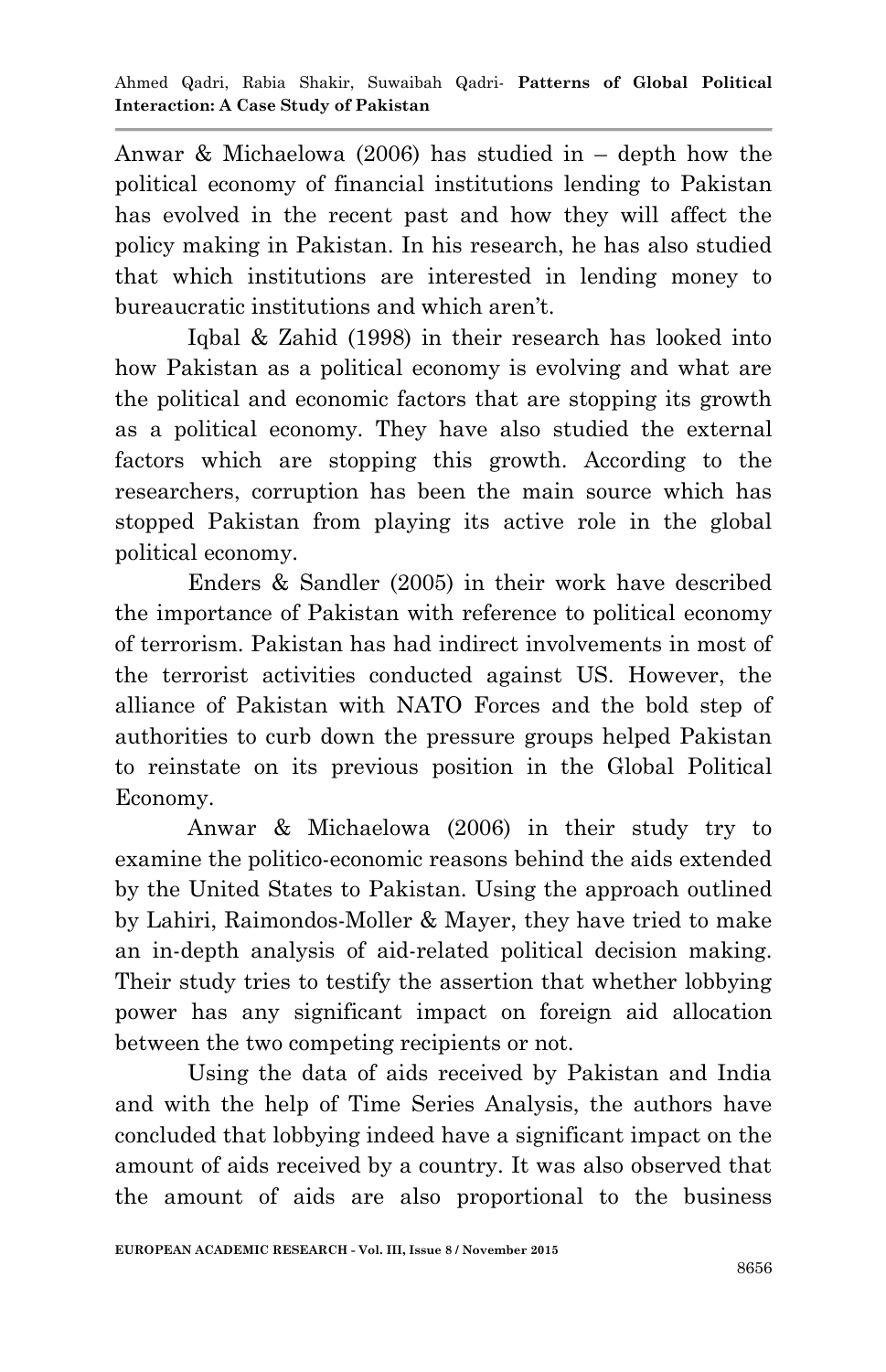interests, however, these are comparatively smaller than the impact created by lobbying.

Yusuf (2008) studied the recession and its impact on the Pakistani economy and political setup. He argued what the real problems of Pakistan are in his book. He has also the certain dip in economy to the political instability. McCartney (2004) looks at the industrial political economy within the perspective of textile industry. He argues that how the textile industry has failed in the mission of its exports, providing employment and how the competitors have cashed on in the gaps that Pakistani textile industry have provided.

A recent study of Taj, Nouman & Gul (2015) is imperative in this regard as they have tried to dig deep into patterns of interaction of Pakistan with respect to the international political economy. The study revolves around the Pak-US relationship and tracks the behavior of Pakistan in terms of policy measures to maintain her relationship with US. It is pointed out that the aids that have been extended by US to Pakistan have negative impacts rather than being productive for her.

Soon after its independence, Pakistan seek strong bilateral relationships with the major stakeholder of this world i.e. the United States of America. However, due to the asymmetry of the relationships between the two countries, US took advantage of the alliance of Pakistan"s army for the pursuit of its interest in South Asian region (Taj, Nouman & Gul, 2015).

All these studies have lacked the focus on policy making from the macroeconomic perspective and our study would be hitting that dot.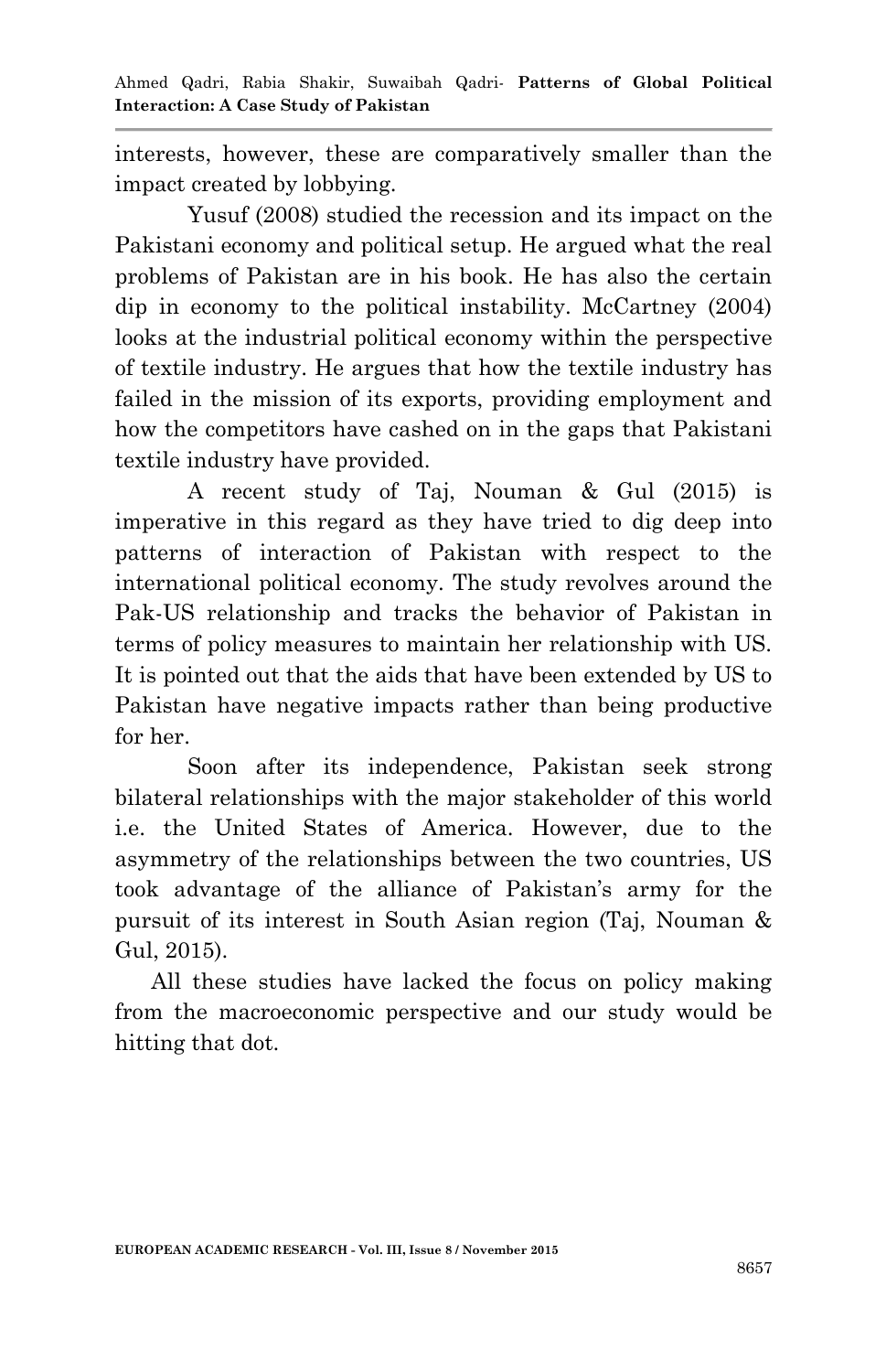# **3. GLOBAL POLITICAL ECONOMY**

# **3.1 Advent of Global Political Economy**

The barriers that led to isolation of international economics and politics cleared in the 1970"s during the Soviet invasion of Afghanistan (Hilali, 2005). There was a series of dramatic events in the greater context and showed to everyone that international economics and international politics cannot be studied in isolation and there is a need to study these subjects in association, hence leading to the emergence of global political economy studies (Thompson, 2002). The major events that were solely responsible for the organization of this research area are the oil embargoes of 1970 and the dissolving of Bretton Woods Monetary system. These events let to a need for scholars and social scientists to study both politics and economics together (McGrew, 1992). There were many problems which were forecasted with solutions only to result from a combined study of both these subjects. The formation of Organization of Petroleum Exporting Countries (OPEC) and the Arab oil embargo in 1973 showed at least five key dimensions of this emerging subject (Kearney, 1995). These dimensions are given as:

- It depicted the influence and power in foreign policy of economic tools. After the emergence of OPEC, no state can now dare to not take into consideration the economic retaliation as an answer to an isolated political decision.
- East versus West was not always the main concern for international economy - Politics was indeed the real political economy and one cannot ignore the political and economic problems in North – South. This point had more emphasis on Soviet Union"s current interests at that time and an access to warm waters.
- The oil embargoes certainly revealed the interdependencies of complex nature between domestic politics, international politics and domestic economics.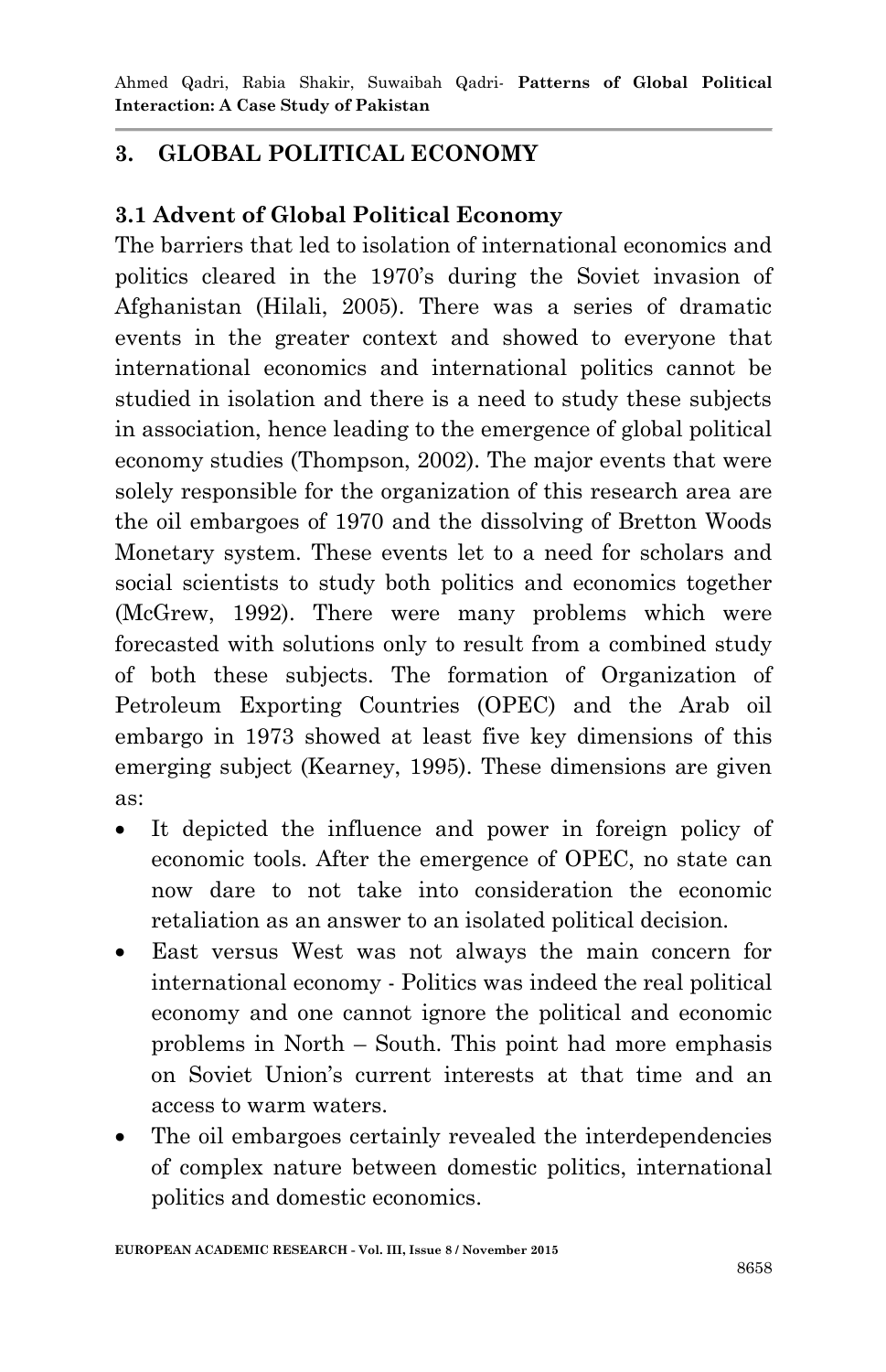The critical role of MNC"s in international politics and economics was questioned. This was specifically true for MNC"s that are US based. The critical view is the fact that these MNC"s are more inclined towards their home – based countries. The role of these MNC"s such as Shell and Steel Companies have been long questioned as their role in international political economies. Their political allegiances have been proven to be vague in most cases. The main question was whether these oil based economies were acting as pure actors of economic rearguard, were they the advocates of their host nations or were they playing part on OPEC?

Oil embargo stimulated the shifting of balance of international payments and this was actually the start of a centralized global system of finance and economy. This would not only lead to an international yet a global system which should be beyond the discretion of individual nations and this would lead to a global problem and not an isolated political and economic problems.

Bretton Woods was a highly specialized monetary system, prevalent in the 1970's, which had to break down due to these embargoes and this led to the development of the subject as a very individual subject for study (Garber, 1993). Bretton Woods"s system was looked as a set of corporate economic governance rules for different organizations so US hegemony can be maintained and American supremacy could prevail. The Bretton Woods system consisted of three main institutions which were World Bank, IMF and GATT depended for central leadership role on US. Richard Nixon, the US president in 1971, however, eliminated the association between gold and US dollar, which was the foundation stone of the Bretton Woods Economic System (Eichengreen, 1993).

The Presidential action changed the future of World economy and the fixed exchange rate system that was at the heart of World Economy soon collapsed, as a result. This policy showed that the US placed its domestic economic and political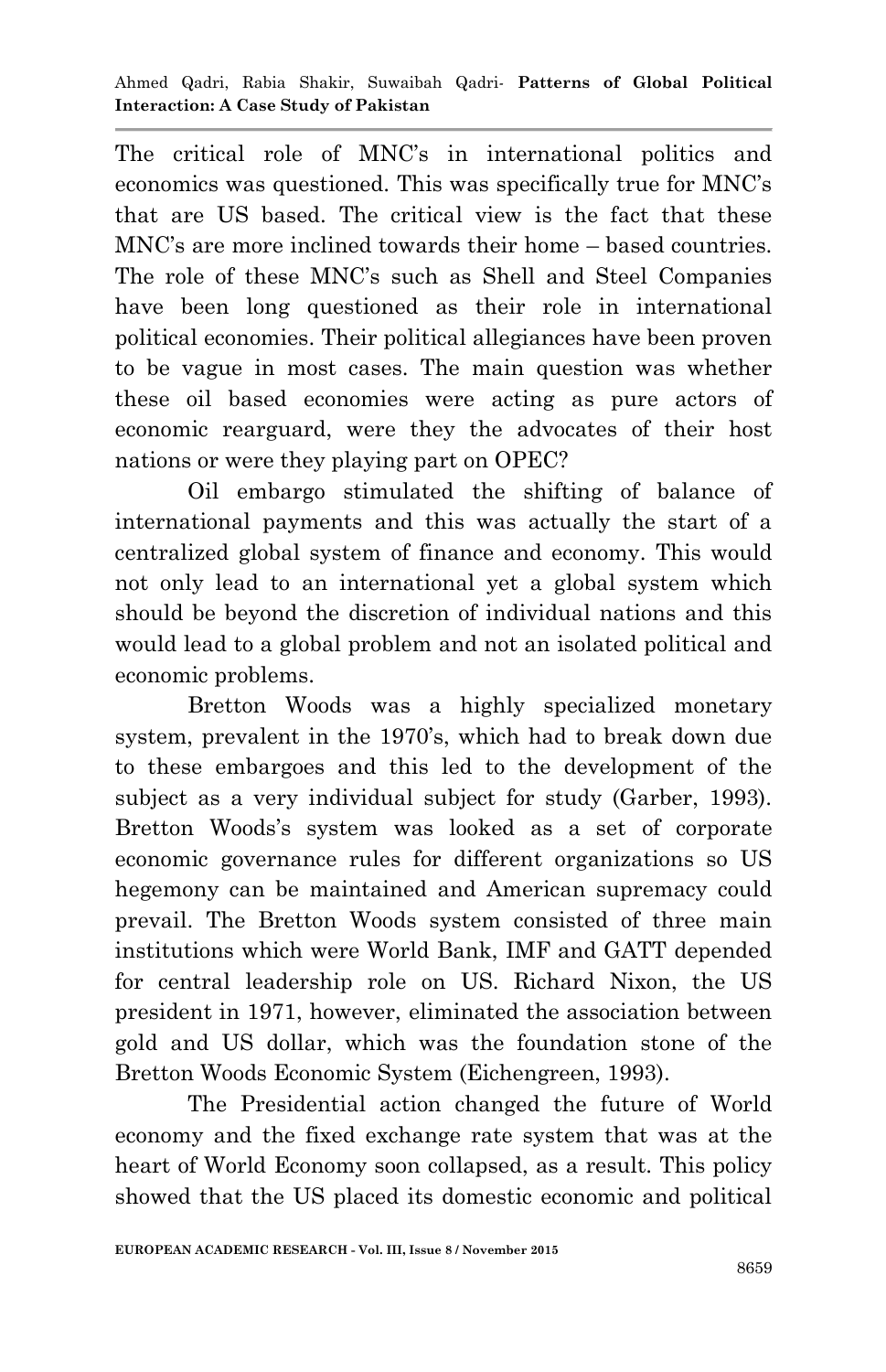problems ahead of the responsibilities that Bretton Woods Economic System placed on it. This failure of hegemony had both political and economic consequence. The scholars who were studying this had to agree to the fact that geographical boundaries were not a solution and the situation can only be explained by a holistic view.

The Imperious Economy by David Calleo (1982) has been a classic study of this period of hegemony. The Bretton Woods system on separate individualistic economic and political factors was destructed by the decline of hegemony and the rise of OPEC. Several other factors that raised the importance of global political economy were the shaking of communist regimes, debt crisis of third world countries, rise of NICS, the expansion of European Union and the financial breakdown of some important economies. A wide range of issues won"t have the discrimination between politics and economies in domestic and international perspective. The complex structure of world required an advent of new studies, befittingly, Global political economy.

## **3.2 Trends in International Political Economy**

The trend in the perspective of global political economy reflects the problem set that is under consideration. It refers to the set of global problems that cannot be analyzed till international politics or economics is studied in isolation (Strubbs & Underhill, 1994). The problems are consistent with the expanding domain of global political economy. There are six subjects that have dominated the major studies i.e. International trade, International finance, north – south Relations, the study of MNC"s, the problem of hegemony and the challenges of globalization.

## **3.3 International Trade**

There is a contrast view in which the subjects of economics and politics approach the frameworks of international trade. The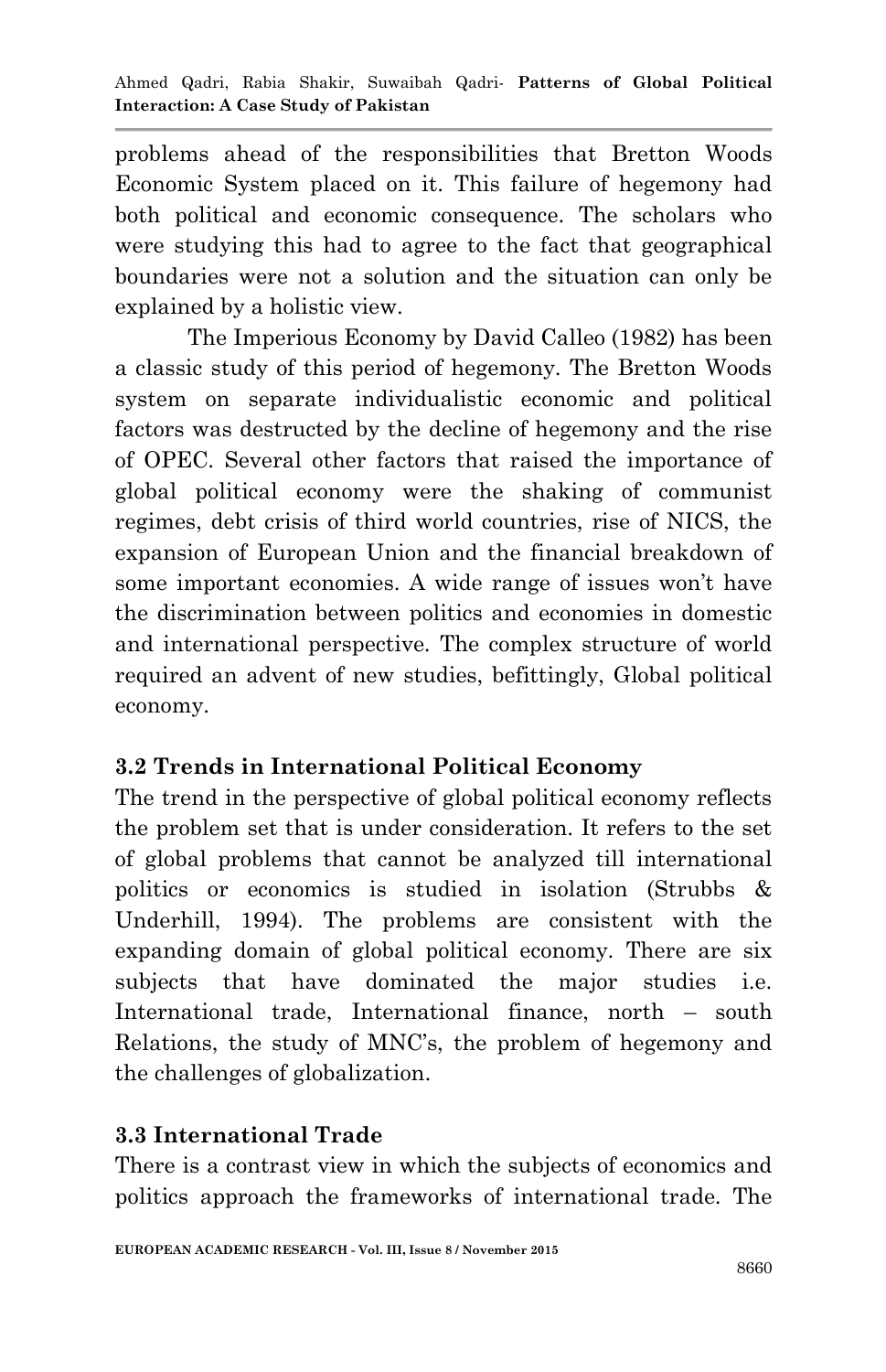main is that markets are defined by exchange and their linkages whereas state's views are persistent with its geographical limits and physical constitution in form of the population (Smith & White, 1992). Markets are boundary less and are fully permeable, thus, making them global entities and encompassing state boundaries. Political scrutiny only creeps in when there is inter-continental trade or trade between different geographies. Politics consider this type of trade between two countries as fundamentally different from domestic trade, whereas, economic analysis makes no such comparison, since according to it; it's merely an exchange of services or goods, in return for money. The global trade thus raises questions about the economic and military conditions of the nations involved in trade (Milner, 1999).

## **3.4 International Finance**

The areas of International Finance encompass the foreign exchanges, capital movements throughout the world, structure of institutions and exchange rates policy. To better understand these types of issues, there are three examples of illustrations. The first example deals with the political implications of handling technical matters such as the presence of international economic institutions such as the World Bank in the economy (Frieden & Lake, 2002). The second example understands how the development of a single currency i.e. the Euro affects the Global Political and Economic scenario. The reasons for the formation of this currency are more political than economic. The final examples discusses of how to handle international crisis in finance. The global financial system was created right after the breaking of Bretton Woods system and there were different other factors such as end of Cold war, technological changes and financial deregulation. This resulted in a global structure that is prevalent over the regulatory authorities beyond the geographical state territories (Germain, 1997).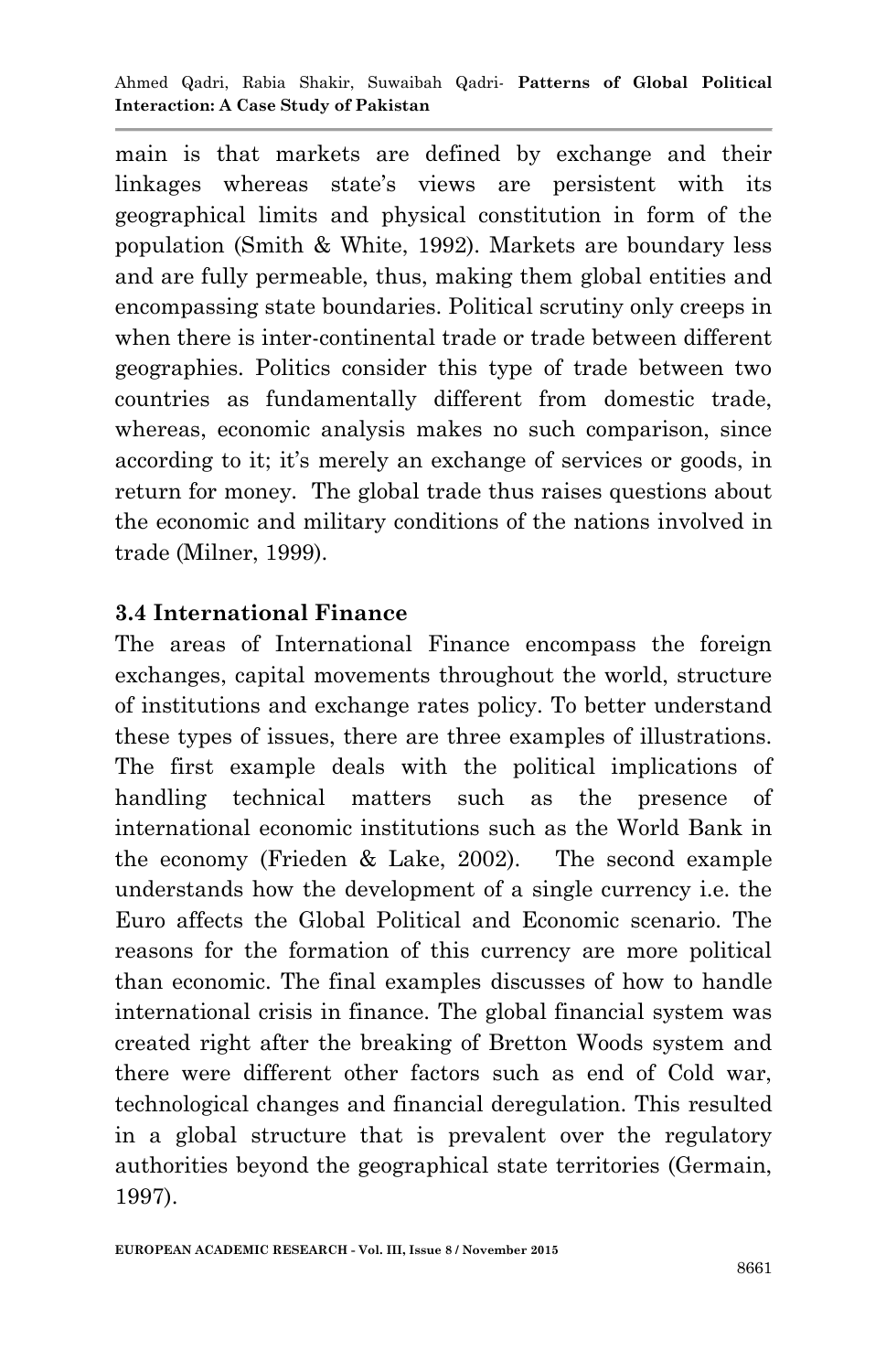#### **3.5 Hegemony**

This was the most important trend of global political economy in the post-Cold War era. This theory talks about how a hegemonic state behaves and what its real motives are. The formation of hegemon is based on nine states which are responsible of providing public goods to the international economic system (Overbeek, 2002). This dependence on hegemony is indeed a strategy to extend or strengthen the position of hegemon.

## **3.6 North – South Relationships**

Once international relations were coupled with international trade and finance, the global and political economy provided the platform for the relationships between different countries. This means that this subject would evolve into its own and will not be limited to the traditional questions of International Relations. This led to the concept of North – South economy as opposed to the "East – West" concept which symbolized US and its allies, and their arch – rival i.e. the Soviet Union. In the current context, the North represents countries which are industrialized whereas the South represents the under – developed or developing nations (Doty, 199). This demarcation is regardless of the physical location of these countries on the map.

## **3.7 Multinational Corporations**

The business models and practices of MNC"s and TNE"s have been of immense importance and fascinating appeal to researches of Global Political Economies. At first, they were assumed to be important remains of Western Cold War Elements. They were thought to be agents resident in unstable economies that would revolt and act, on the advices of their western masters (Eden, 1991). This lead to a widespread belief the these companies were actually looking after their home country interests in the resident countries and their presence in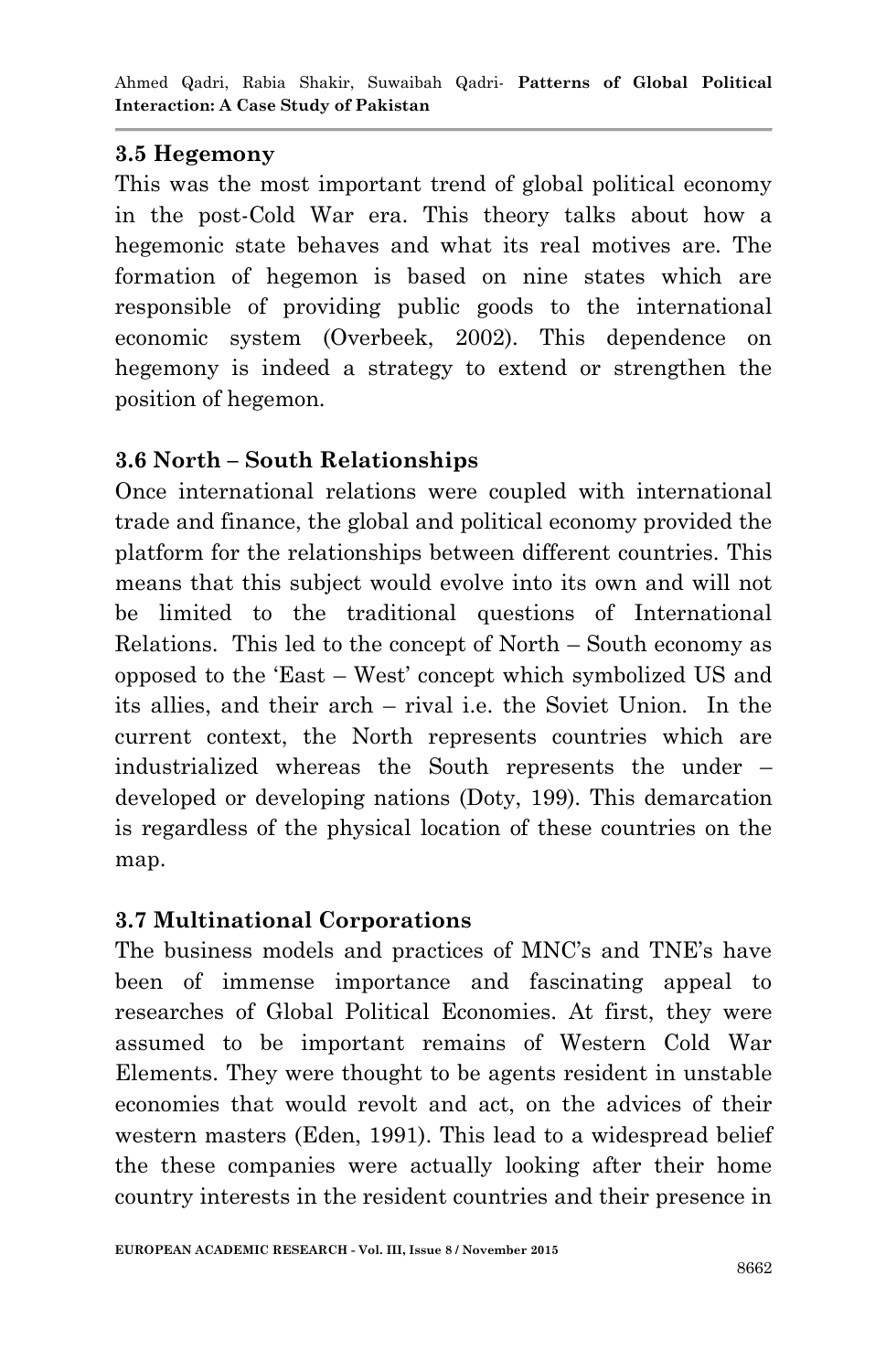countries such as Pakistan was seen as a national threat in the era of nationalization during the peak time of Cold War.

#### **3.8 Globalization**

The Global Political economy is governed by the recent trends of globalization i.e. a process through which everything is gaining global stature. This has helped in the study of IPE to transcend the realm of international relations and has become a distinct academic area of study. The area focuses on the study of global markets and the expansion in goods are services being offered. These questions pertain to different subjects in life e.g. Marketing management is now being studied as International Marketing Management. The advantages of Globalization have long lasting results and thus, companies are looking to go global even at the stake of larger expenses and cut – throat competition. Hence, the interaction of these companies is of prime importance to researchers.

## **4. CASE STUDY OF PAKISTAN**

It is an admitted fact that Pakistan enjoys an important geostrategic position from multi-dimensional perspectives. Its location is not only important from the perspective of international politics but also important from economic and strategic view point. It has been evident from the activities of past few decades in the territorial boundaries of Pakistan that it has been of prime interest for all the world leaders. Interventions of all the great powers have been witnessed by Pakistan. Moreover, the importance of its geo-strategic location increased significantly during the times of cold war (Malik, 1996).

The inevitable strategic importance of Pakistan is due to many different factors like proximity of great powers, transit economy, a link between Muslim countries and china"s link to Middle East. Therefore, making it impossible to neglect the geo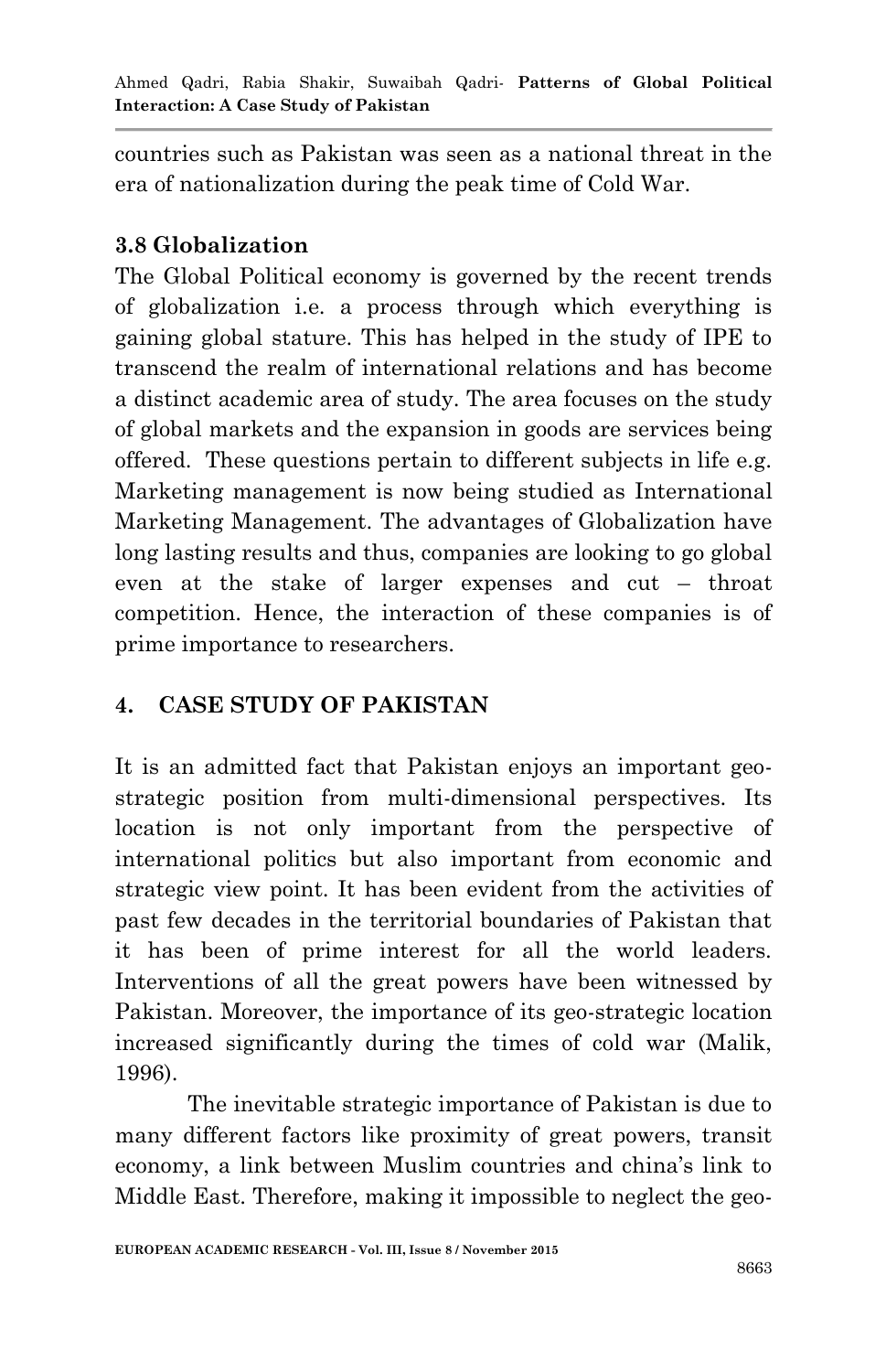strategic importance of Pakistan. Not only Pakistan plays an important role in world politics, but an extended analysis of its exquisite geographic location also reveals its importance with reference to the International Political Economy.

International Political economy has been a burning issue for the researchers from the past few years, however, very few researches are available in this regard with reference to Pakistan. Despite of having significantly important geostrategic location, Pakistan's role has never been discussed extensively with reference to the international political economy. Let us now analyze the strategic moves of Pakistan with reference to the changes in the global political economy in the recent years.

# **4.1 Changes in Global Political Economic Scenario and Pakistan's Strategic Moves**

The global political economy has faced two major upside downs that brought significant changes in the prevailing situations at that time. These two major events can be referred to as the advent of cold war and US attacks 9/11 (Waltz, 2000) (Andreas, 2004). Both the events proved to be a major shock to the global political economy and brought significant structural changes in the model of international political economy.

Researches show that these events had a cobweb like effect and countries all around the world altered their policies commensurately to cope up with the drastic change initiated by these event. Although, these events happened at different points on time, however, Pakistan has been lucky enough to have brilliant strategists as the head of state at the time of happening of these events. Let us discuss the strategic moves taken by Pakistan in each event individually.

Cold war is referred to as the period during 1947-1991 when the western bloc and eastern bloc were standing against each other as foes without initiating any large scale wars. Although, there were some proxy wars in Korea, Afghanistan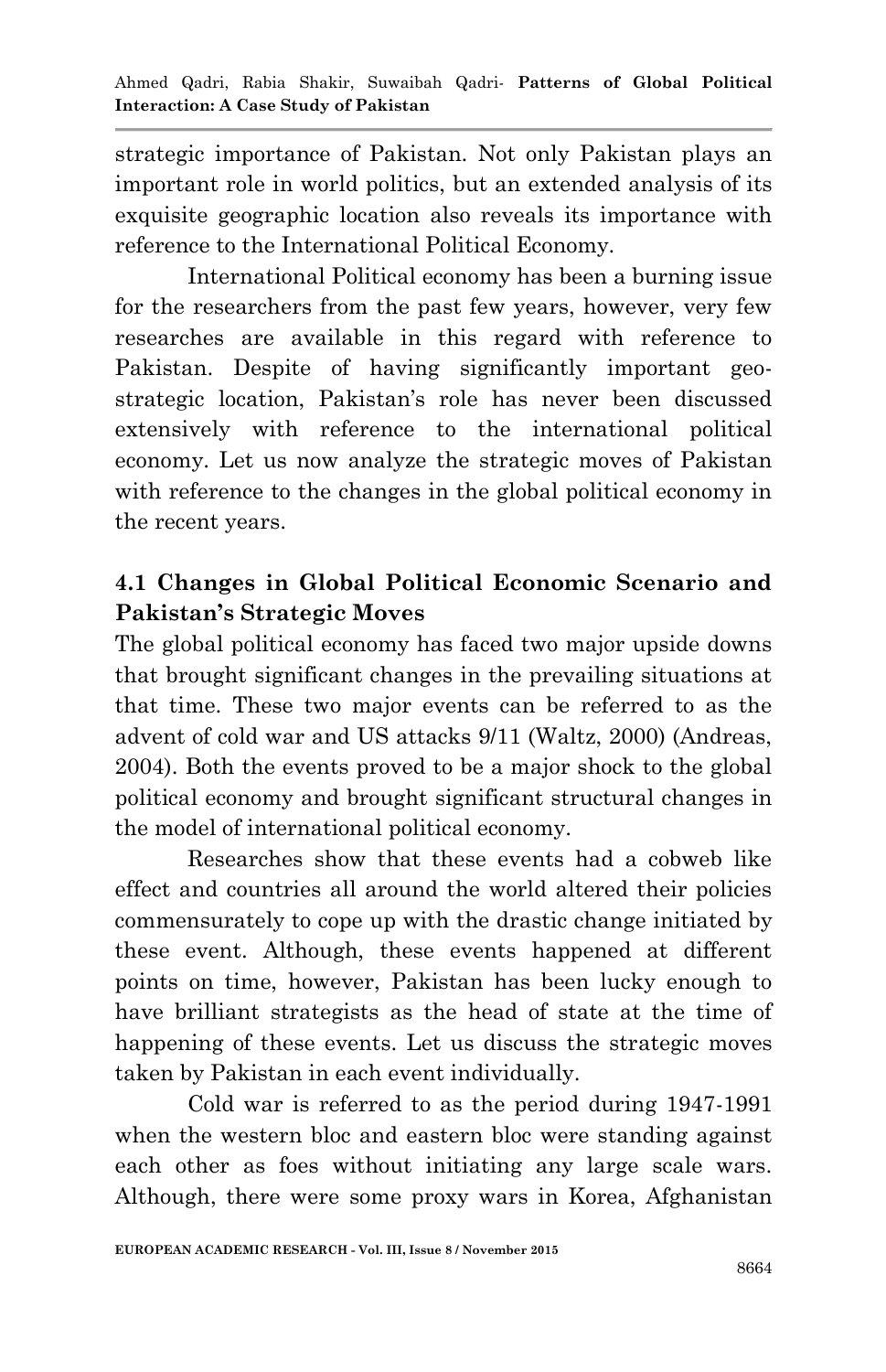and Vietnam going on which were supported by each bloc to show the agitation against the other bloc, however, the history witnesses no direct involvement of both the parties, thereby calling it a cold war (LaFeber, 2008).

The time period of Cold war has its own importance in shaping the global political economy. This was the time when bipolarity had some serious impacts on the international economy. The international trade had started deviating from the gravity model. The self-proclaimed peacekeeping institution United Nations had already came into existence, but was unable to resolve the skirmishes between the eastern and western bloc. The reason behind the failure of UN to resolve the cold war was that the majority of US allies with voting rights were inside UN. Quasi-states having the rights to vote increased the powers of Western bloc significantly at the international forum of UN, thereby elongating the cold war (Gaddis, 1987).

During the times of cold war, Pakistan played its role beautifully in the scenario of global political economy. The think tank of Pakistan decided to join the Commonwealth of Nations as it was crucial for this newly born state. On the other hand, the higher authorities of Pakistan were constantly trying to build long term relationships with the Eastern bloc, nevertheless, they did not succeed until Jawaherlal Nehru from India announced to pay state visit to US. Just as the news echoed internationally, Russia extended its invitation for an official visit to the Prime Minister of Pakistan (Kaushik, 1971).

The Foreign office of Pakistan, being aware of the economic turmoil prevalent soon after its independence, tried to hatch all the possible eggs at their disposal. It was the dire need of the newly born state to interact agilely with the global political economy, for which the foreign office also declared that "Pakistan would accept aid from any source". Although, in the very beginning, the eastern bloc was not very responsive to Pakistan, but with the passage of time and for its vested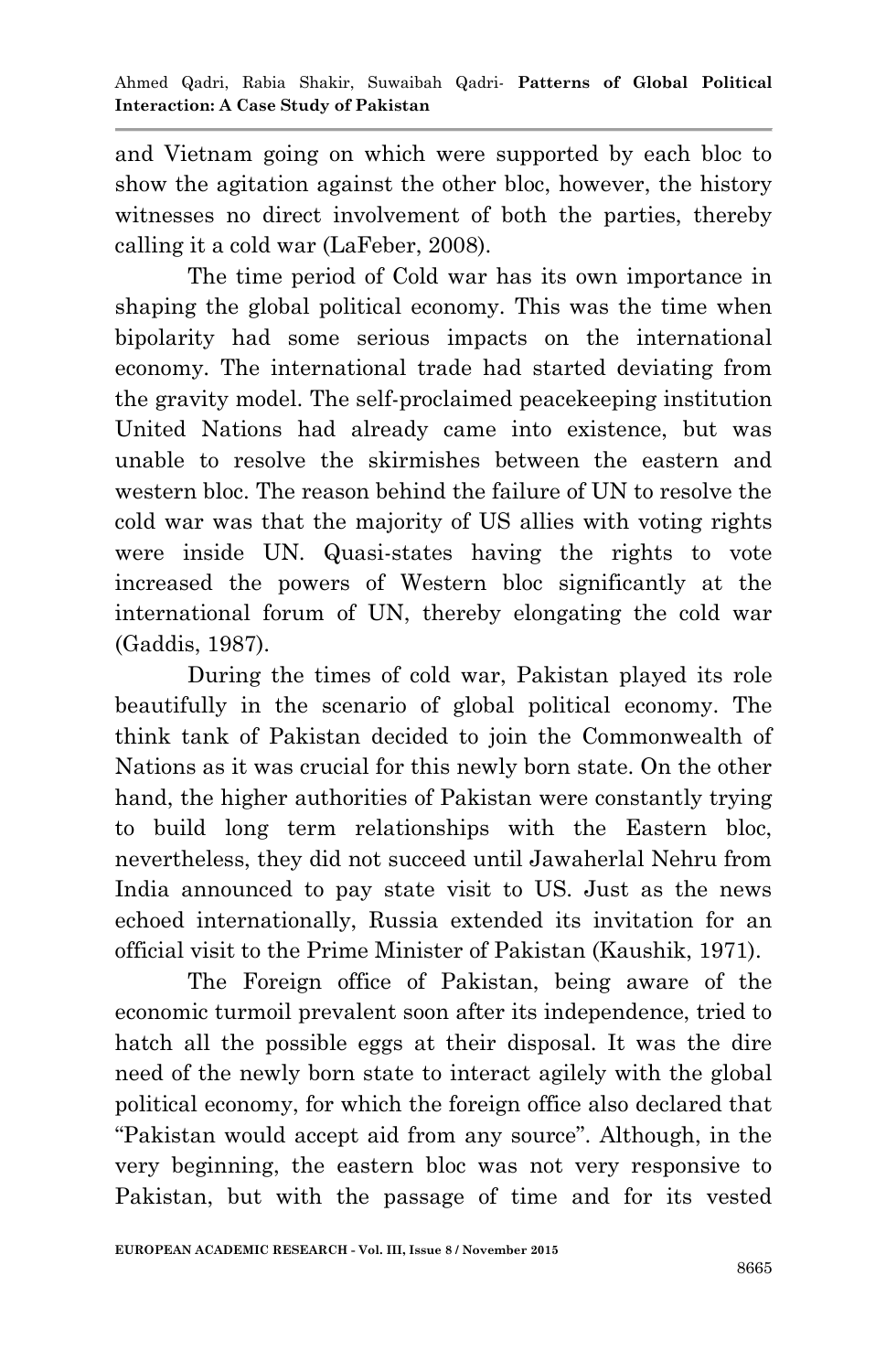interest, eastern bloc realized the importance of Pakistan and started paving paths for long term relationships. This helped Pakistan to enjoy the politico-economic benefits from both the blocs and Pakistan started becoming prominent on the stage of global political economy.

However, things got worse for Pakistan with the end of Cold-war, because of internal factors like instability in law and order situation and economic downturn. With the dispersion of USSR, the diplomatic relationships of Pak-Russia were already gone haywire. On the other hand, the mysterious deaths of Zia and U.S. Ambassador deteriorated the bilateral relationships of Pak-US as well, thereby leaving Pakistan in astray (Kronstadt, 2009).

The internal political and economic conditions of Pakistan were deteriorating, as the two most influential political parties were playing musical chair in that decade. US imposed economic embargo on Pakistan, which proved to be a major economic shock for Pakistan. Pakistan had lost its position in the arena of Global Political Economy.

By the end of 20th Century, Military dictatorship took over the government by dissolving the national assembly, which proved to be a blessing in disguise later on. The US attacks of 9/11 is considered as another major event that shook the global political economy at large. The military leader of Pakistan was wise enough to grab this golden opportunity to regain its old position in international political economy. Pakistan made its alliance with US against war on terror, because of which not only the imposed embargo was ended but heavy grants were also made to Pakistan by U.S, thereby helping Pakistan to improve its economic conditions. The economy started to rise again and the period of 2002-2007 is termed as the period of rapid growth of Pakistan.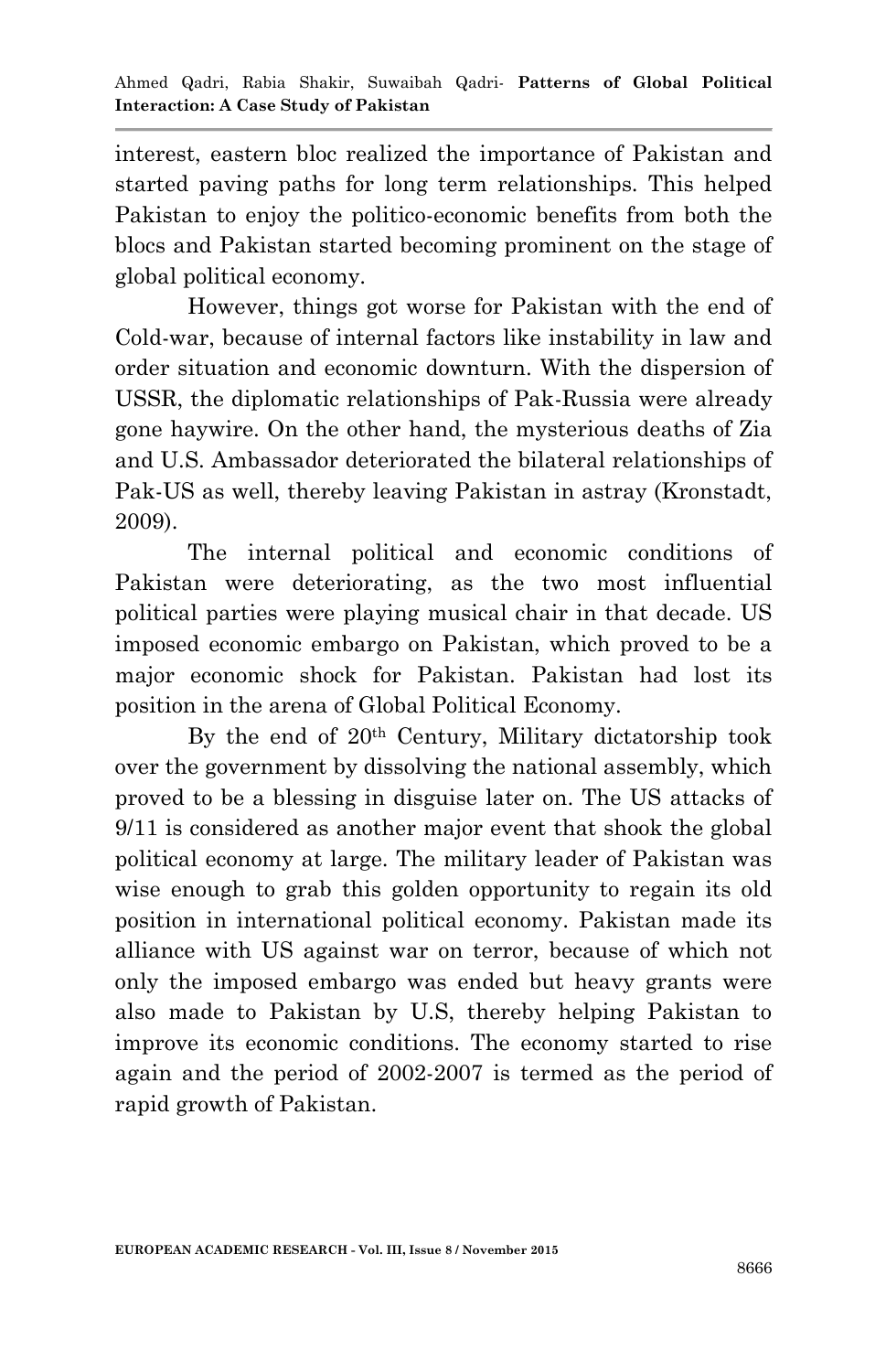Ahmed Qadri, Rabia Shakir, Suwaibah Qadri*-* **Patterns of Global Political Interaction: A Case Study of Pakistan**

#### **4.2 Strategic Intent of Pakistan**

It is evident in the pages of history that Pakistan's strategic moves with reference to the alterations in the global political economic scenario has been commensurate and in accordance with the needs of time. Shifting our analysis towards the strategic intent of Pakistan helps us to deduce few important facts.

Firstly, the establishment of Pakistan has recognized the geo-strategic importance of Pakistan and is trying to capture its benefits. The emphasis is being laid on developing strong multilateral relationships with the major role players of global political economy. This is evident from project like development of Pak-China Economic Corridor (Gawadar Port), which will expand trade routes between Middle East, Africa and China. Another example that clearly outlines the strategic intent of Pakistan is the recent inauguration of Pak-China Friendship tunnels (Kumar, 2007) (Taj, Nouman & Gul, 2015).

Apart from this, Pakistan has reportedly increased its trade with BRIC countries to become an active participant in the global political economy. The recent trade surge of 21% between India and Pakistan is sufficient to justify the clear future vision and impeccable strategic intent of Pakistan (Tribune, 2013).



Source: State Bank of Pakistan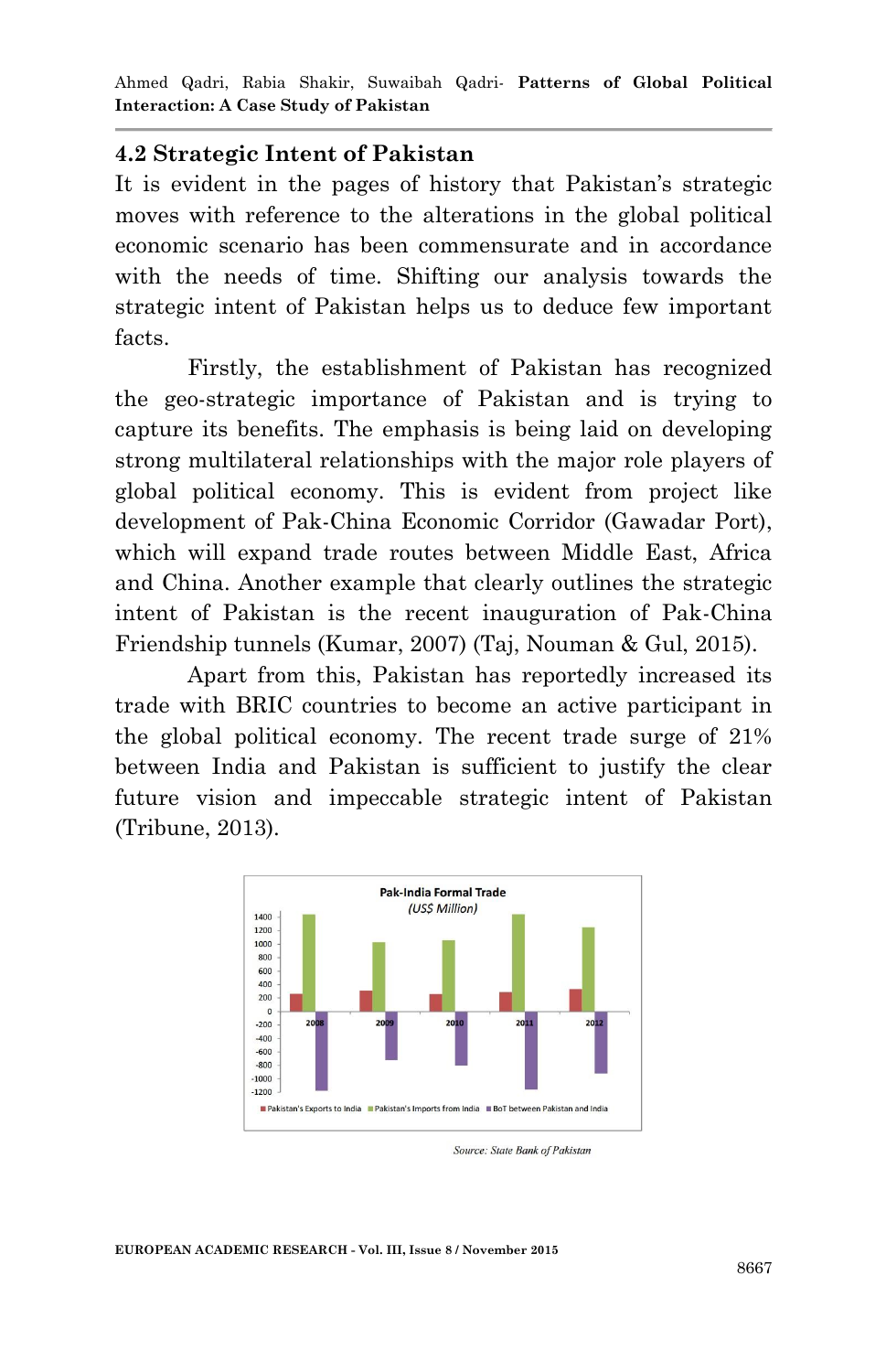Ahmed Qadri, Rabia Shakir, Suwaibah Qadri*-* **Patterns of Global Political Interaction: A Case Study of Pakistan**

#### **4.3 Recent Policy Measures of Pakistan**

Pakistan has been trying to interact tactfully in the dynamic environment of the global political economy. In this regard, Pakistan declared its three years Strategic Trade Policy (2012- 2015) to interact in the global arena of political economy. The strategic trade policy of Pakistan focused on building improved trade relationships with the growing economies. Gawadar was declared special economic zone and barriers to trade are imposed wisely to gain larger share in the international market.

The prevailing international political economic system is multipolar i.e. having more than four centers of power. Therefore, the establishment of Pakistan has been trying hard to cope with the prevalent international political economic system. The global financial crisis had a significant impact on the FDI inflows of Pakistan, nonetheless, the situation has started improving from last year i.e. from 2014. The military operation namely "Zarb-e-Azb" and measures to improve the internal political and economic situations of Pakistan is expected to bring hefty inflows of FDI in the near future.

Except for the Fiscal policy, the other policy measures of Pakistan are in alignment with the prevailing scenario of the global political economic scenario. This claim is easy to prove with the help of the highlights of economic survey of Pakistan. For instance, the foreign exchange reserves rose to \$17.8 Bn, Pakistan's exports to EU reached \$7.54 Bn and current account deficit decreased by 53.5%. All of these figures can be considered as an evidence that Pakistan is trying move in accordance with the prevailing scenario of International Political Economy (Ministry of Finance, 2014).

#### **5. CONCLUSION**

The above discussion is meant to focus on the patterns of interaction of Pakistan in the prevailing international political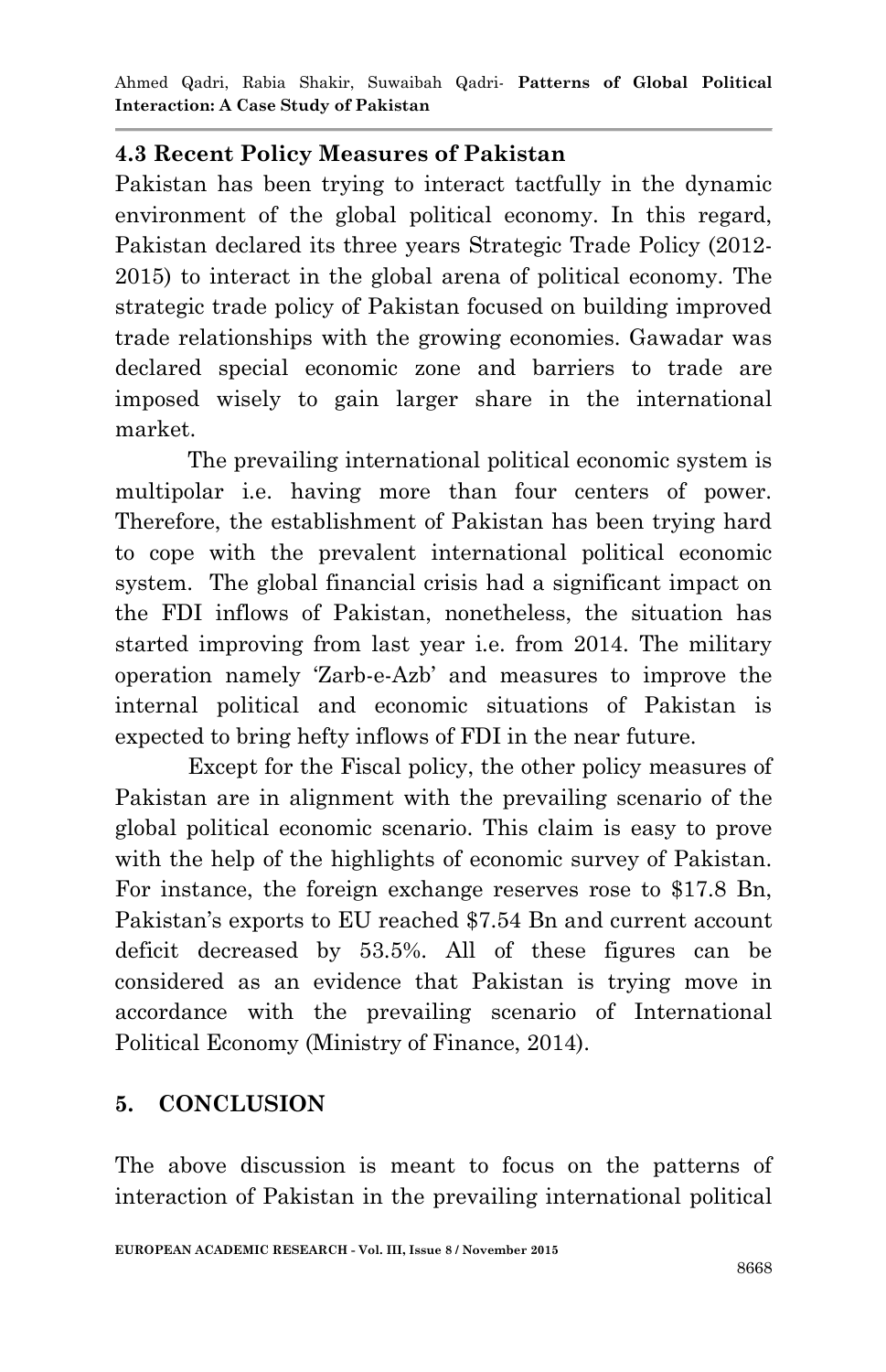economic scenario. The above mentioned facts and figures are evidencing the commensuration of the strategic moves of Pakistan. Although, political and economic instability have been prevailing internally, nevertheless, Pakistan has been quite successful in shaping its policies in accordance with the alterations in the global political economy.

The think tank of Pakistan has realized the fact that its bilateral relationships with powerful countries depend largely on the economic linkages. It is the economic interdependence that has been shaping the bilateral relationship between two countries in the recent years. With the advent of globalization, countries have started focusing on specialization, which in turn has increased the economic interdependence.

Considering the situation of political economy on global canvas, the strategic intent of Pakistan seems quite plausible. Pakistan focuses on reaping benefits from the Multipolarity in the global arena. This is why Pakistan is trying to focus on improving its bilateral relationship with the future economic leaders of the world.

Pakistan has been interacting with the global political economy as a centrist. With moderate political views, Pakistan has the advantage to enjoy healthy bilateral relationships with most of the world, India being an only exception. However, considering the importance of trade with India, Pakistan has improved its trade relationships with India as well in the past few years. This goes to show that Pakistan is trying to be apolitical when it comes about enjoying the benefits from global political economy.

Indeed, it can be referred to as the best policy for interaction with the world leaders as well as the emerging economies. Being a developing economy, Pakistan cannot afford disturbances in its bilateral relationships with any country. Therefore, centrist approach is quite plausible for Pakistan in view of the prevailing trends of international Political economy.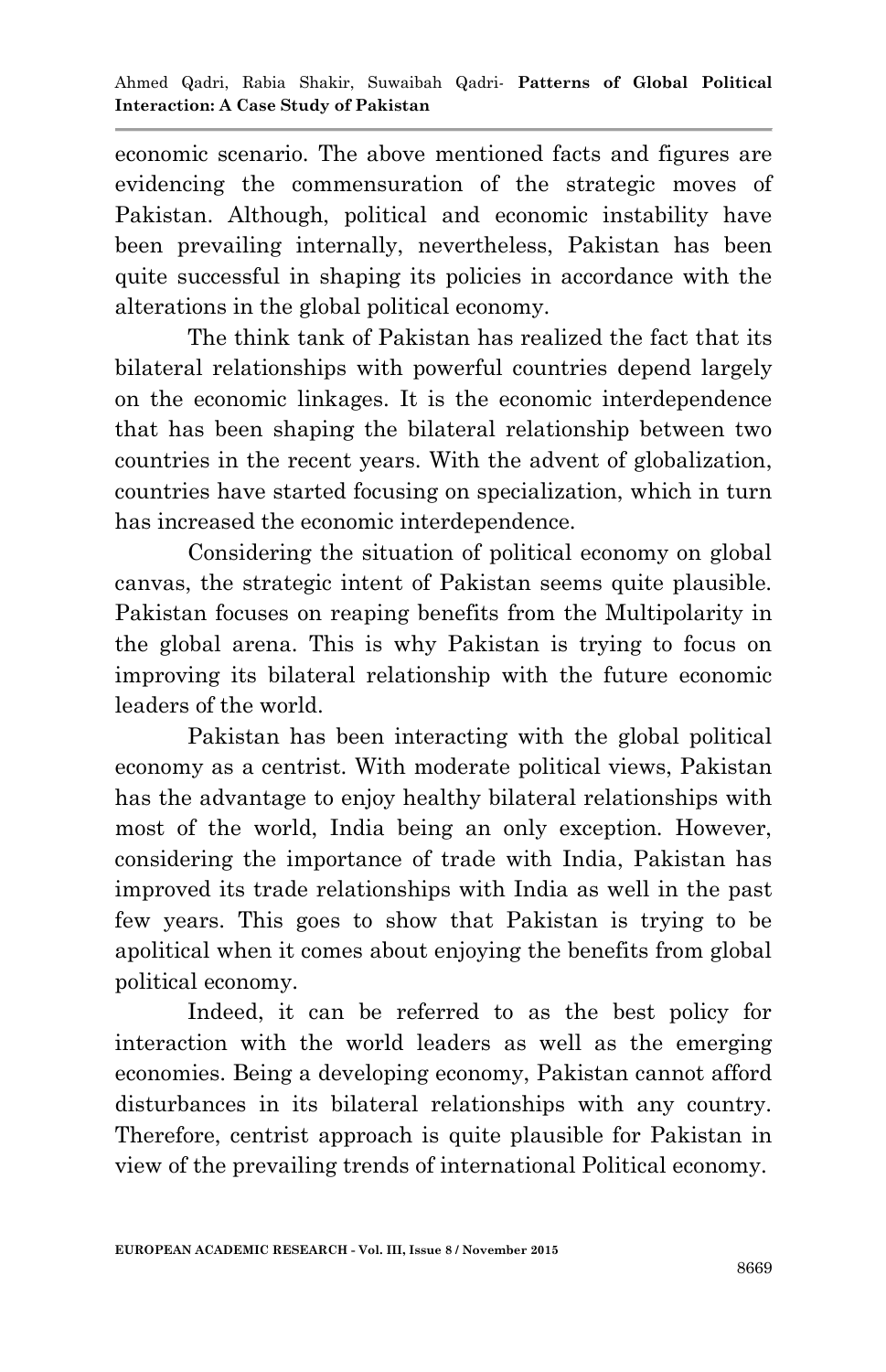With centrist approach, the patterns of interaction of Pakistan with the international political economy has been commensurate. This commensuration of Pakistan's strategic moves in response to the alterations of Global Political Economy is evident from the hefty generous grants provided to Pakistan by US, IMF and WB. Despite having an alarming debt burden, Pakistan has received two-fold aids and grants from different sources. This imply that Pakistan has been interacting commensurately with the global political economy.

However, the internal factors of Pakistan such as militant forces, political and economic instability and lack of good governance are barriers to her growth. Not only these factors are impeding the growth of Pakistan, but also eliminating the chances of her to secure a prominent position in the global political economy.

# **6. RECOMMENDATIONS**

After going through all the above mentioned facts and figures and after analyzing the overall situation critically, following set of recommendations are proposed by the author to overcome the shortcomings that Pakistan has been facing:

- Structural changes are required to overcome the weaknesses in the system. These structural changes will not only eliminate the weaknesses in the system, but will also bring improvements in accordance with the prevalent era of rapid globalization.
- Economic and political stability is currently the uttermost need of Pakistan. Without having internal stability, Pakistan can never achieve a prominent position on the stage of international political economy. In order to reap the benefits in future, Pakistan has to eliminate the internal instability at every cost.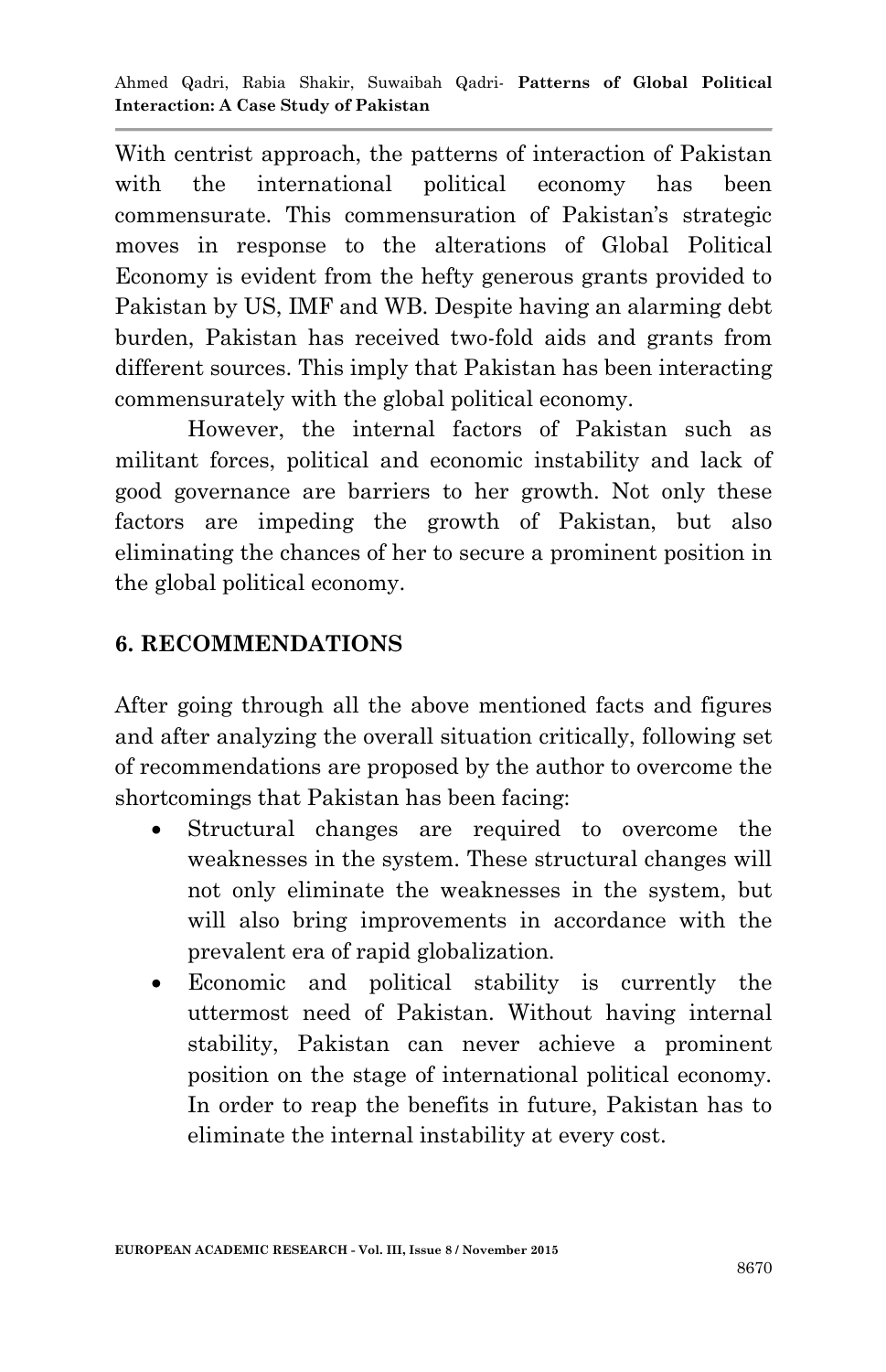- Fiscal policy should be properly aligned with the other economic policies, so that the all the pillars of country are moving in the same direction, along the same lines.
- Pakistan should declare its stance clearly over the issue of Kashmir. This would help determine the diplomats a particular direction in which to proceed in order to resolve the issue. Invitations for negotiations at international forums can be extended to India to reach to a final conclusion for this issue.
- Elimination of pressure groups from the country by way of speeding up the military operations against them.
- With the help of the elements of Propaganda, Pakistan should try to give a nudge to the outside world, i.e. to improve its reputation as a growing economy rather than a terrorist country.

The above set of recommendations are proposed by the authors after careful examination of the facts and figures. If these set of recommendations are adopted by Pakistan with utter sincerity, it would certainly be helpful for Pakistan to achieve a better position in International Arena. Although, precondition of good governance seem relatively scare, but there still exists chances for improvement if the focus is laid on it sincerely.

#### **REFERENCES**

- Anwar, M., & Michaelowa, K. (2006). The political economy of US aid to Pakistan. *Review of Development Economics*, 10(2), 195-209. Chicago
- Andreas, P. (2004). Illicit International Political Economy: The Clandestine Side of Globalization. *Review of International Political Economy*, 11(3), 641-652.
- Beck, U. (2005). *Power in the Global Age: A New Global Political Economy*. Polity.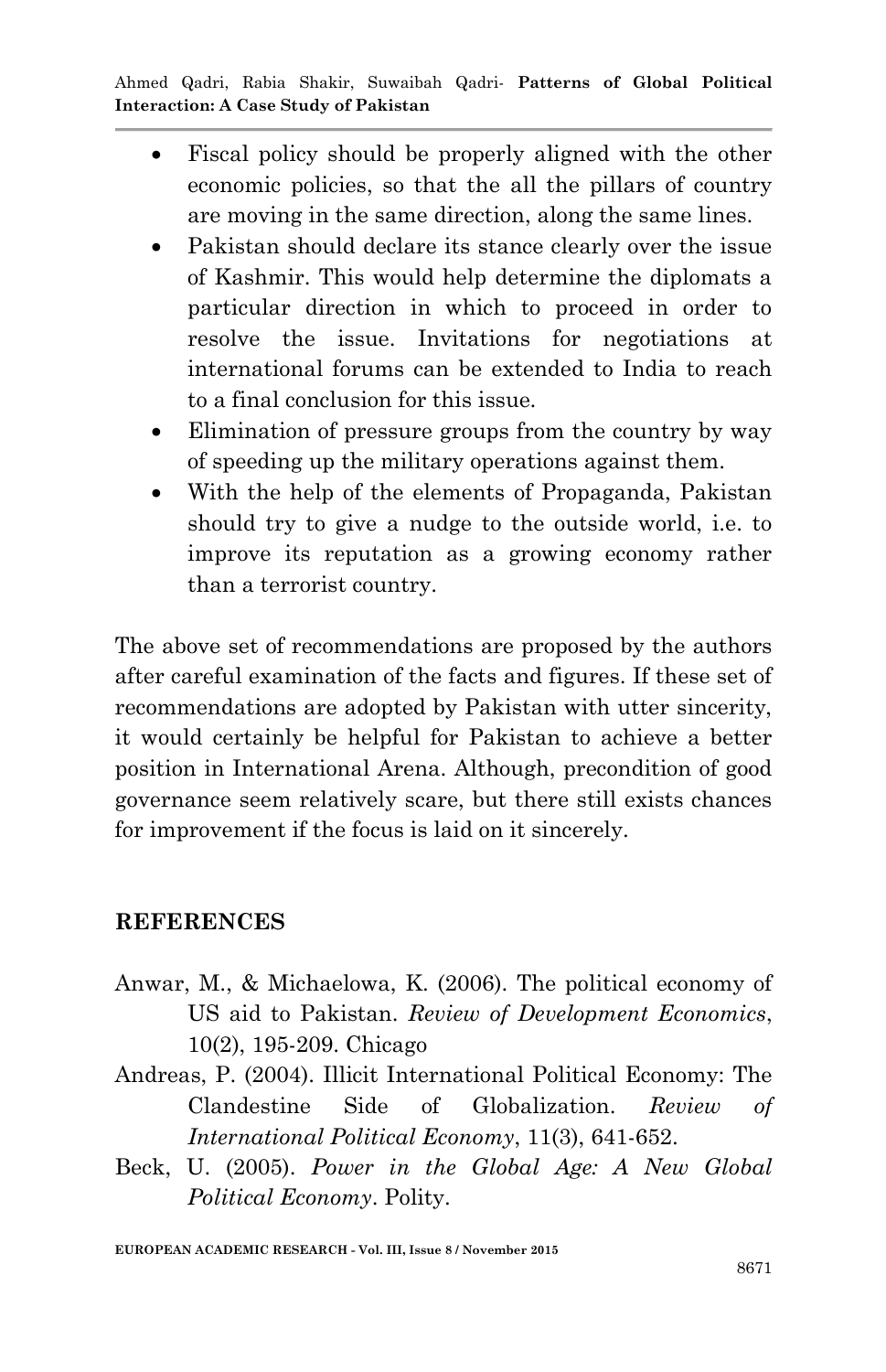Cohn, T. H. (2012). *Global Political Economy*. Pearson.

- Calleo, D. P. (1982). *The Imperious Economy*. Harvard University Pr. Chicago
- Doty, R. L. (1996). *Imperial encounters: The politics of representation in North-South relations* (Vol. 5). U of Minnesota Press. Chicago
- Eden, L. (1991). Bringing the firm back in: Multinationals in international political economy. *Millennium: Journal of International Studies*, 20(2), 197-224. Chicago
- Eichengreen, B. (1993). Epilogue: three perspectives on the Bretton Woods system. In A Retrospective on the Bretton Woods System: *Lessons for International Monetary Reform* (pp. 621-658). University of Chicago Press. Chicago
- Enders, W., & Sandler, T. (2011). *The Political Economy of Terrorism*. Cambridge University Press.
- Frieden, J. A., & Lake, D. A. (2002). *International Political Economy: Perspectives on Global Power and Wealth*. Routledge. Chicago
- Gilpin, R. (2011). *Global Political Economy: Understanding the International Economic Order*. Princeton University Press.
- Garber, P. M. (1993). The collapse of the Bretton Woods fixed exchange rate system. In A Retrospective on the Bretton Woods System: *Lessons for International Monetary Reform* (pp. 461-494). University of Chicago Press. Chicago
- Germain, R. D. (1997). *The International Organization of Credit: States and Global Finance in the World-Economy* (Vol. 57). Cambridge University Press. Chicago
- Gaddis, J. L. (1987). *The Long Peace: Inquiries Into The History Of The Cold War*. Oxford University Press on Demand.
- Hilali, A. Z. (2005). US-Pakistan relationship. *Soviet invasion of Afghanistan*.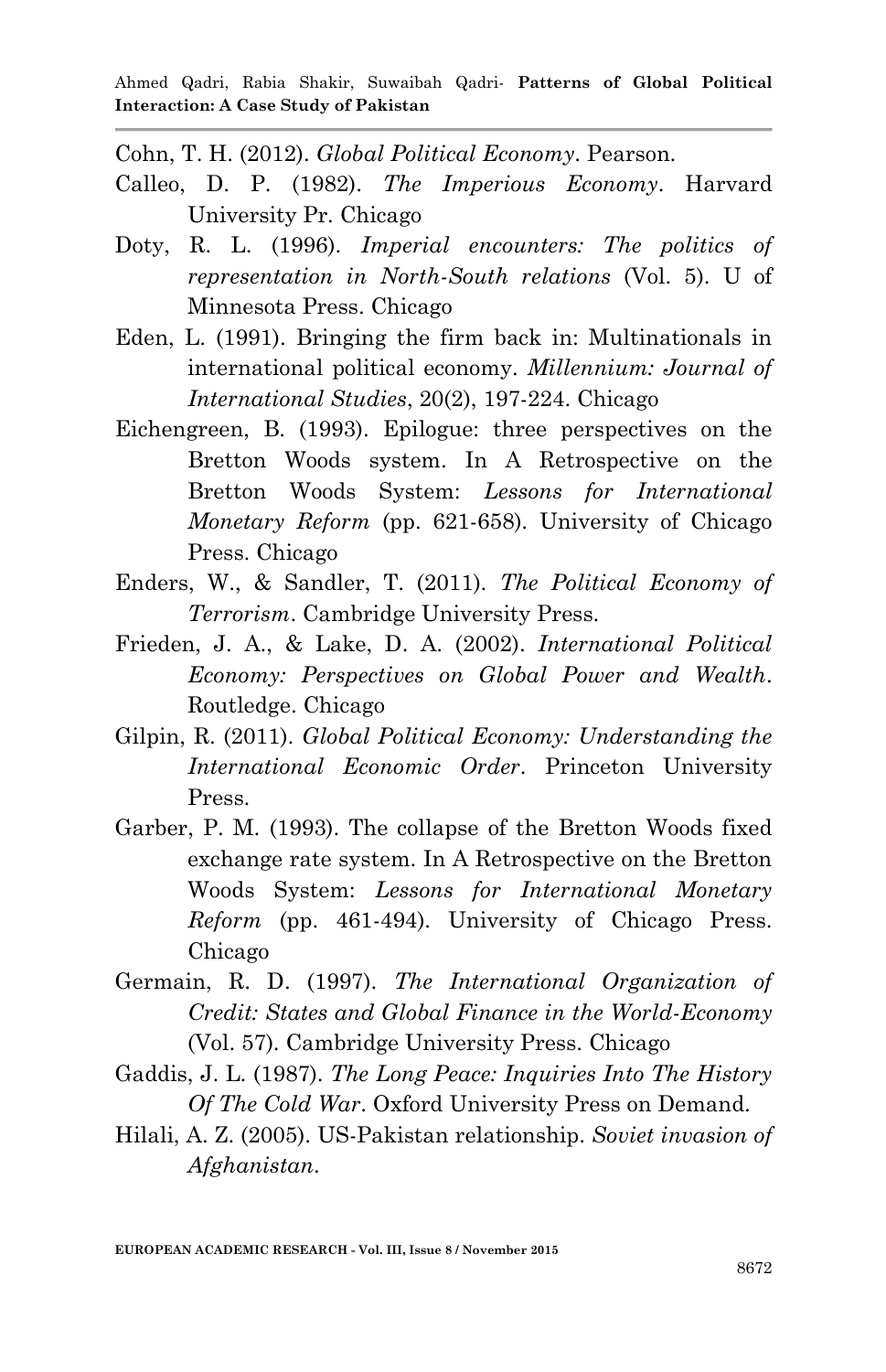- Iqbal, Z., & Zahid, G. M. (1998). Macroeconomic Determinants of Economic Growth in Pakistan. *The Pakistan Development Review*, 125-148. Chicago
- Kindleberger, C. P. (2005). *A Financial History of Western Europe*. Taylor & Francis.
- Kearney, M. (1995). The local and the global: The Anthropology of Globalization and Transnationalism. *Annual Review of Anthropology*, 547-565. Chicago
- Kaushik, D. (1971). *Soviet relations with India and Pakistan*. Vikas Publications.
- Kronstadt, K. A. (2009, February). *Pakistan-US Relations.*  Library of Congress Washington Dc Congressional Research Service.
- Kumar, S. (2007). The China− Pakistan Strategic Relationship: Trade, Investment, Energy and Infrastructure. *Strategic Analysis*, 31(5), 757-790.
- LaFeber, W. (2008). *America, Russia and the Cold War* 1945- 2006. McGraw-Hill Humanities/Social Sciences/Languages.
- Levy, D. L. (2005). Offshoring in the new global political economy. *Journal of Management Studies*, 42(3), 685- 693.
- Malik, H. (1996). *Central Asia: Its Strategic Importance and Future Prospects*. Macmillan. Chicago
- McCartney, M. (2009). *Political Economy, Growth and Liberalisation in India, 1991-2008.* Routledge. Chicago
- McGrew, A. G. (1992). Conceptualizing global politics. *Global Politics: Globalization and the Nation State, The Polity Press*, Cambridge.
- Milner, H. V. (1999). The political economy of international trade. *Annual Review of Political Science*, 2(1), 91-114. Chicago
- Ministry of Commerce, (2012) *Strategic Trade Policy Framework 2012-2015*. [Online] Available at: http://www.commerce.gov.pk/wp-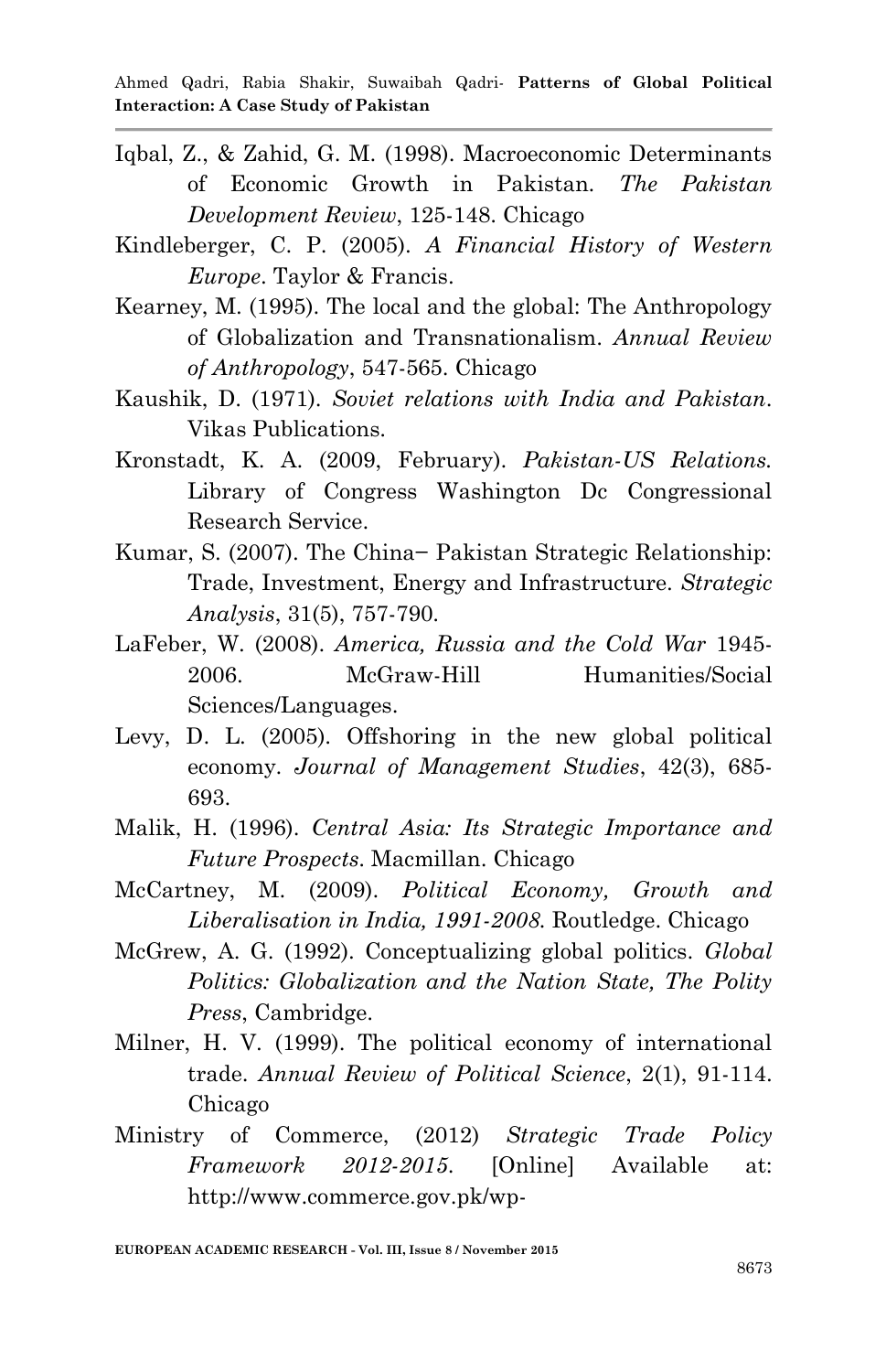content/uploads/2014/09/strategic\_trade\_policy\_framewo rk\_2012-15.pdf [12th October, 2015]

- Ministry of Finance, (2014). *Pakistan Economic Survey 2014-* 2015. **[Online]** Available at: http://www.finance.gov.pk/survey/chapters\_15/Highlight s.pdf [12th October, 2015]
- O'Brien, R., & Williams, M. (2013). *Global Political Economy: Evolution and Dynamics*. Palgrave Macmillan.
- O"Hara, P. A. (2006). Growth and Development In The Global Political Economy. *London and New York: Routledge*.
- Overbeek, H. W. (Ed.). (2002). *Restructuring Hegemony in the Global Political Economy: The Rise of Transnational Neo-Liberalism in the 1980s*. Routledge. Chicago
- Ravenhill, J. (2014). *Global Political Economy*. Oxford University Press.
- Smith, D. A., & White, D. R. (1992). Structure and dynamics of the global economy: network analysis of international trade 1965–1980. *Social forces*, 70(4), 857-893. Chicago
- Stubbs, R., & Underhill, G. R. (Eds.). (1994). *Political Economy and The Changing Global Order* (pp. 366-77). London: Macmillan. Chicago
- Taj, A., Nouman, M., & Gul, S. (2015). The Dynamics of International Political Economy Relationships and its Influence on the Process of Democratisation, Institution Building and National Governance Structure in Pakistan. *Dynamics*, 30(1), 203-219.
- Thompson, W. (2002). *The Emergence of the Global Political Economy*. Routledge.
- Tribune (2013), *Trade between India and Pakistan surges 21% to \$2.4 billion.* [ONLINE] Available at: http://tribune.com.pk/story/548768/trade-between-indiaand-pakistan-surges-21-to-2-4-billion/ [12th October, 2015]
- Waltz, K. N. (2000). Structural realism after the Cold War. *International Security*, 25(1), 5-41. Chicago